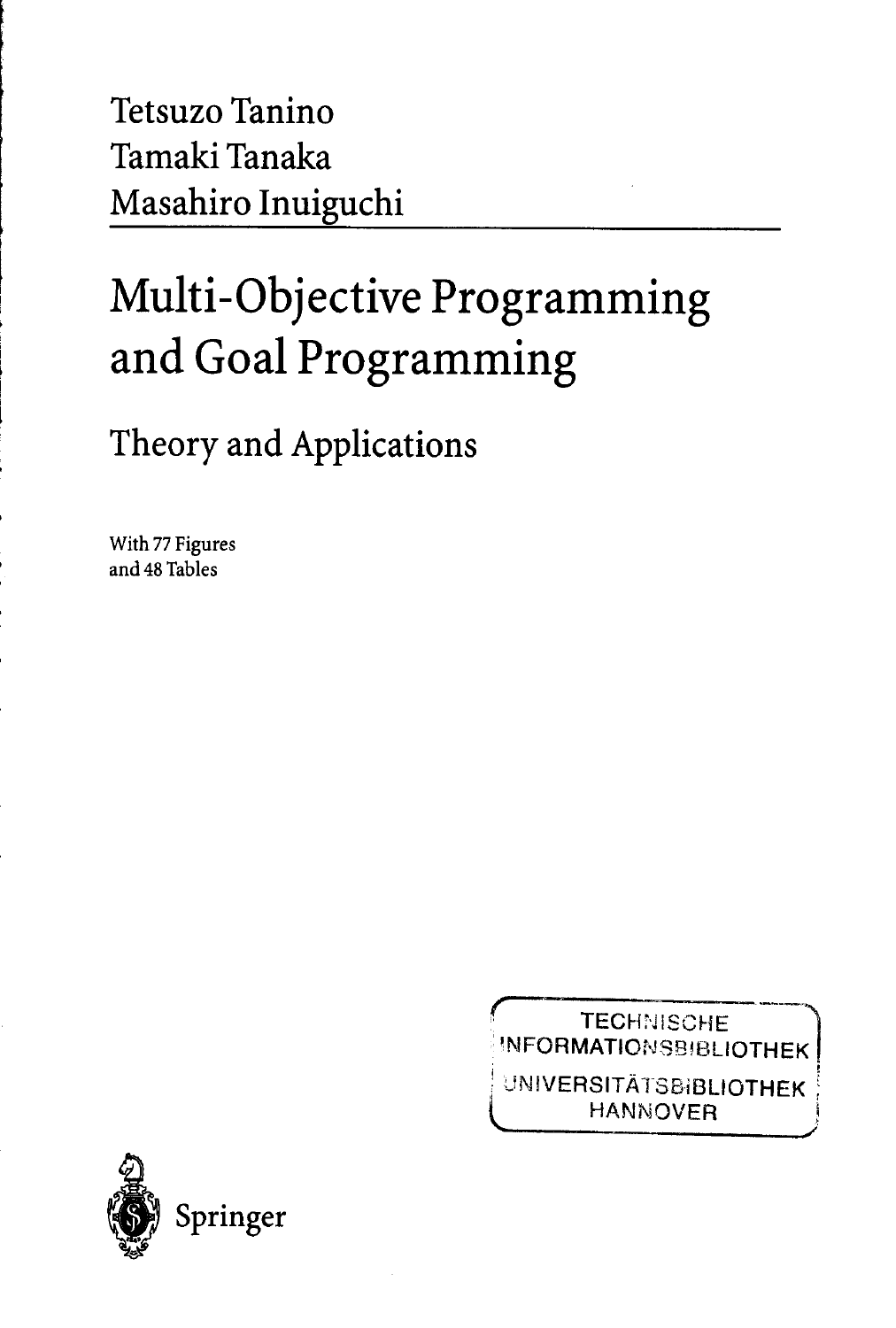## Contents

and the company of the company of the company of the company of the company of the company of the company of the company of the company of the company of the company of the company of the company of the company of the comp

|                                                                                                    | 1  |
|----------------------------------------------------------------------------------------------------|----|
| Multiple Objective Combinatorial Optimization - A Tutorial.<br>Matthias Ehrgott, Xavier Gandibleux | 3  |
| 1                                                                                                  | 3  |
| 2                                                                                                  | 4  |
| Characteristics of MOCO Problems<br>3                                                              | 4  |
| 4                                                                                                  | 5  |
| 5                                                                                                  | 8  |
| Directions of Research and Resources<br>6                                                          | 12 |
|                                                                                                    | 13 |
| Analysis of Trends in Distance Metric Optimisation Modelling                                       |    |
| for Operational Research and Soft Computing                                                        | 19 |
| D. F. Jones, M. Tamiz                                                                              |    |
| 1                                                                                                  | 19 |
| Distance Metric Optimisation and Meta Heuristic Methods<br>$\boldsymbol{2}$                        | 20 |
| Distance Metric Optimisation and the Analytical Hierarchy Process<br>3                             | 21 |
| Distance Metric Optimisation and Data Mining<br>4                                                  | 22 |
| Some Further Observations on Goal Programming Modelling Practice 22<br>5                           |    |
| 6                                                                                                  | 23 |
|                                                                                                    | 23 |
| MOP/GP Approaches to Data Mining                                                                   | 27 |
| Hirotaka Nakayama                                                                                  |    |
| 1                                                                                                  | 27 |
| Multisurface Method (MSM)<br>$\overline{2}$                                                        | 28 |
| Goal Programming Approaches to Pattern Classification<br>3                                         | 29 |
| Revision of MSM by MOP/GP<br>4                                                                     | 30 |
| 5                                                                                                  | 31 |
| 6                                                                                                  | 34 |
|                                                                                                    | 34 |
| <b>Computational Investigations Evidencing Multiple Objectives</b>                                 |    |
|                                                                                                    | 35 |
| Ralph E. Steuer, Yue Qi                                                                            |    |
| 1                                                                                                  | 35 |
| 2                                                                                                  | 38 |
| 3                                                                                                  | 40 |
| 4                                                                                                  | 42 |
|                                                                                                    | 43 |

l,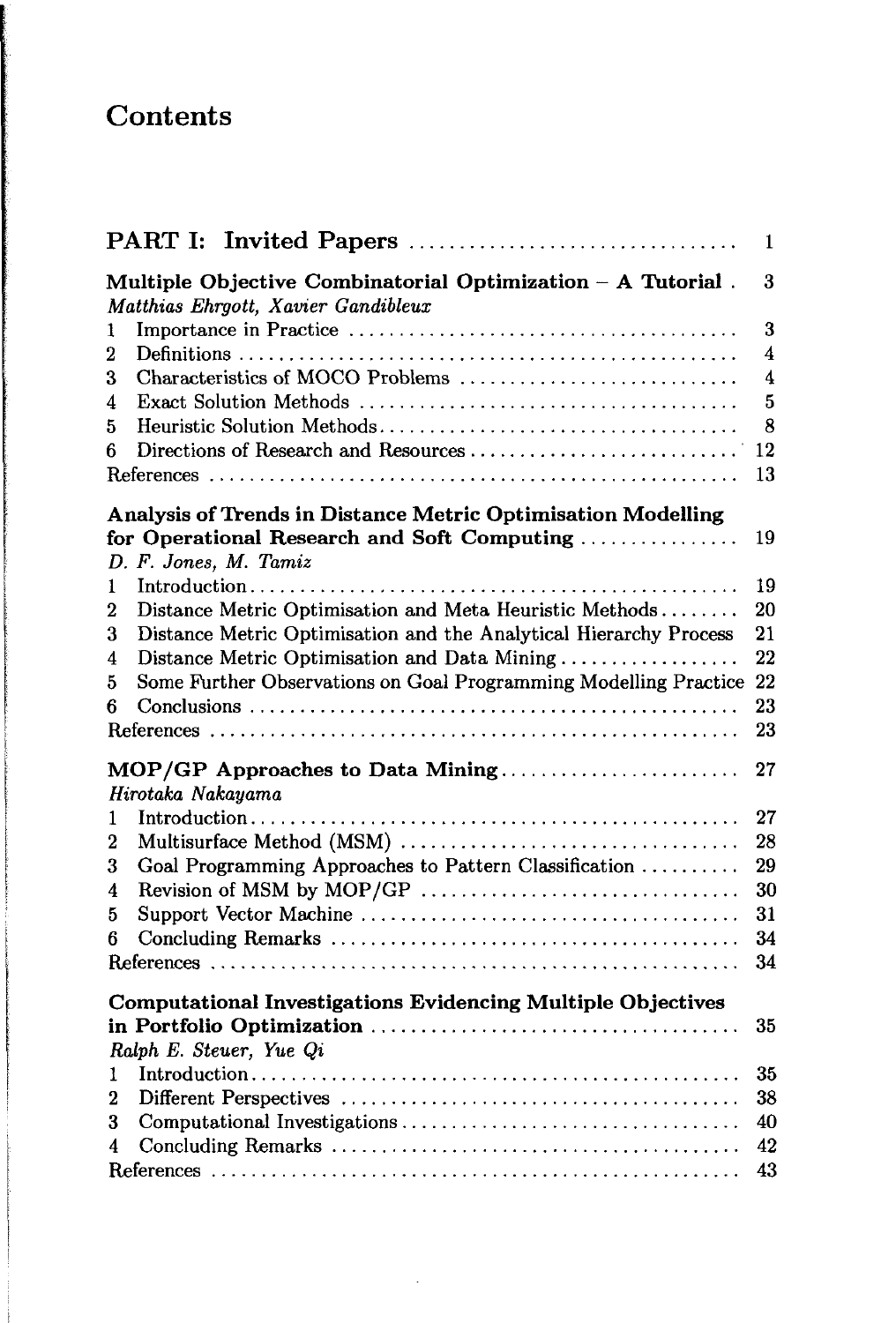|   | Behavioral Aspects of Decision Analysis with Application to       | 45 |
|---|-------------------------------------------------------------------|----|
|   | Hiroyuki Tamura                                                   |    |
| 1 |                                                                   | 45 |
| 2 | Behavioral Models to Resolve Expected Utility Paradoxes           | 45 |
| 3 | Behavioral Models to Resolve Restrictions of Additive/Utility In- |    |
|   | dependence in Consensus Formation Process                         | 49 |
| 4 |                                                                   | 54 |
|   |                                                                   | 54 |
|   | Optimization Models for Planning Future Energy Systems in         |    |
|   |                                                                   | 57 |
|   | Kiichiro Tsuji                                                    |    |
| 1 |                                                                   | 57 |
| 2 | Optimization Problems in Integrated Energy Service System         | 58 |
| 3 | Energy System Optimization for Specific Area                      | 59 |
| 4 |                                                                   | 61 |
| 5 | Optimization of Electric Power Distribution Network[6]            | 62 |
| 6 |                                                                   | 63 |
|   |                                                                   | 64 |
|   | Multiple Objective Decision Making in Past, Present, and Fu-      |    |
|   |                                                                   | 65 |
|   | Gwo-Hshiung Tzeng                                                 |    |
| 1 |                                                                   | 65 |
| 2 | Fuzzy Multiple Objectives Linear Programming                      | 67 |
| 3 |                                                                   | 67 |
| 4 | Fuzzy Goal and Fuzzy Constraint Programming                       | 68 |
| 5 | Two Phase Approach for Solving FMOLP Problem                      | 69 |
| 6 | Goal Programming with Achievement Functions                       | 70 |
| 7 | Multiple Objective Programming with DEA                           | 71 |
| 8 | De Novo Programming Method in MODM                                | 73 |
| 9 |                                                                   | 74 |
|   |                                                                   | 75 |
|   | Dynamic Multiple Goals Optimization in Behavior Mechanism         | 77 |
|   | P. L. Yu, C. Y. ChiangLin                                         |    |
| 1 |                                                                   | 78 |
| 2 |                                                                   | 79 |
| 3 | Charge Structures and Attention Allocation                        | 81 |
| 4 |                                                                   | 82 |
| 5 |                                                                   | 82 |
| 6 |                                                                   | 83 |
|   |                                                                   | 83 |
|   | General Papers - Theory<br>PART II:                               | 85 |

 $\mathcal{L}^{\text{max}}_{\text{max}}$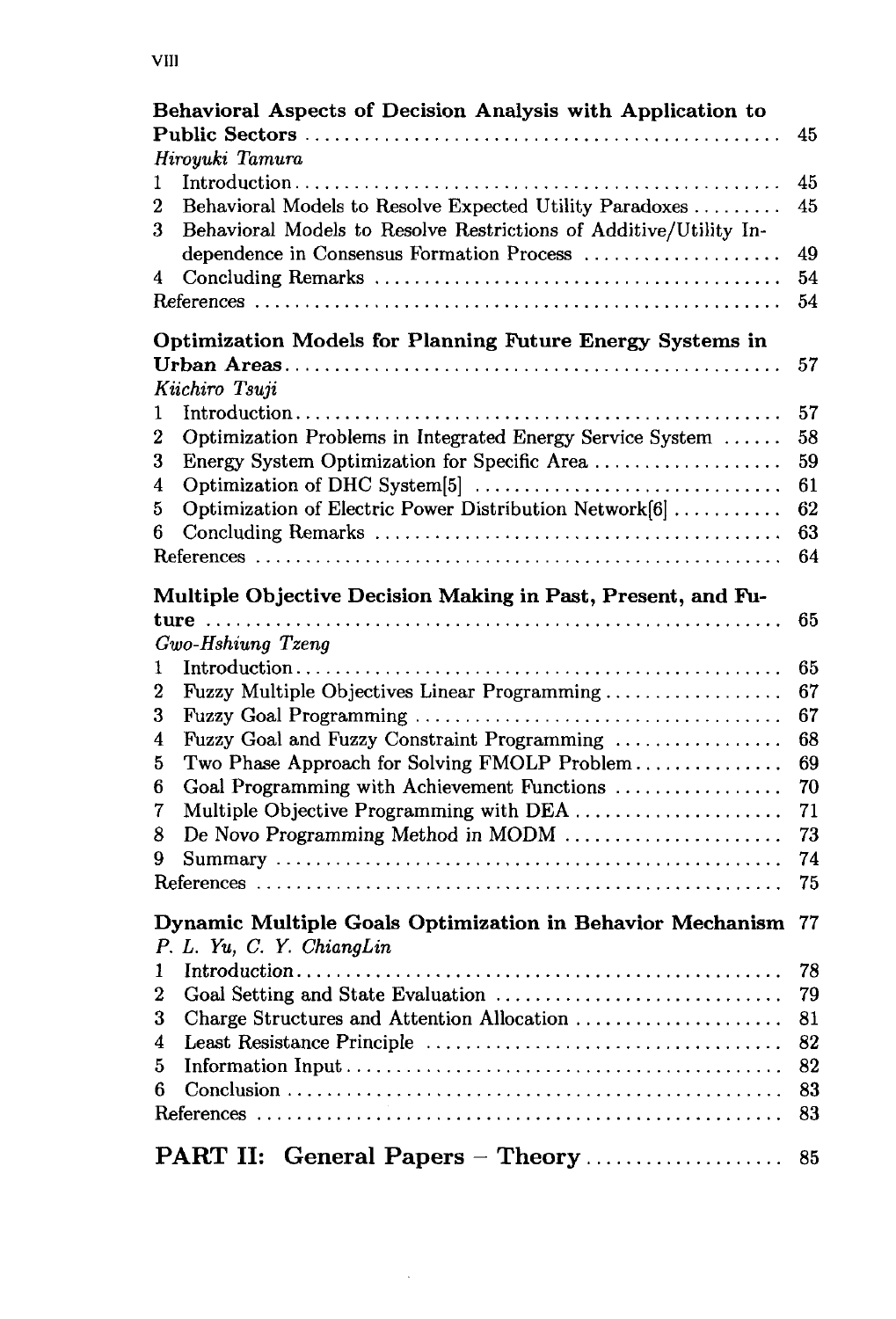| An Example-Based Learning Approach to Multi-Objective Pro-                                                               |    |  |
|--------------------------------------------------------------------------------------------------------------------------|----|--|
| 87                                                                                                                       |    |  |
| Masami Amano, Hiroyuki Okano                                                                                             |    |  |
| 1                                                                                                                        | 87 |  |
| 2                                                                                                                        | 88 |  |
| 3                                                                                                                        | 90 |  |
| 4                                                                                                                        | 92 |  |
|                                                                                                                          | 92 |  |
| <b>Support Vector Machines using Multi Objective Programming</b><br>Takeshi Asada, Hirotaka Nakayama                     | 93 |  |
| 1                                                                                                                        | 93 |  |
| Multi Objective Programming formulation<br>2                                                                             | 94 |  |
| Application to Stock Investment problem<br>3                                                                             | 97 |  |
| 4                                                                                                                        | 97 |  |
|                                                                                                                          | 98 |  |
| On the Decomposition of DEA Inefficiency<br>Yao Chen, Hiroshi Morita, Joe Zhu                                            | 99 |  |
| 1                                                                                                                        | 99 |  |
| $\bf{2}$                                                                                                                 |    |  |
| 3                                                                                                                        |    |  |
|                                                                                                                          |    |  |
| An Approach for Determining DEA Efficiency Bounds 105<br>Yao Chen, Hiroshi Morita, Joe Zhu                               |    |  |
| 1                                                                                                                        |    |  |
| Determination of the Lower Bounds  106<br>2                                                                              |    |  |
|                                                                                                                          |    |  |
| An Extended Approach of Multicriteria Optimization for MODM                                                              |    |  |
|                                                                                                                          |    |  |
| Hua-Kai Chiou, Gwo-Hshiung Tzeng                                                                                         |    |  |
| 1                                                                                                                        |    |  |
| The Multicriteria Metric for Compromise Ranking Methods  112<br>2                                                        |    |  |
| The Extended Compromise Ranking Approach  113<br>3                                                                       |    |  |
| 4                                                                                                                        |    |  |
| 5                                                                                                                        |    |  |
|                                                                                                                          |    |  |
| The Method of Elastic Constraints for Multiobjective Com-<br>binatorial Optimization and its Application in Airline Crew |    |  |
| Matthias Ehrgott, David M. Ryan                                                                                          |    |  |
| Multiobjective Combinatorial Optimization  117<br>1                                                                      |    |  |
| The Method of Elastic Constraints  118<br>$\overline{2}$                                                                 |    |  |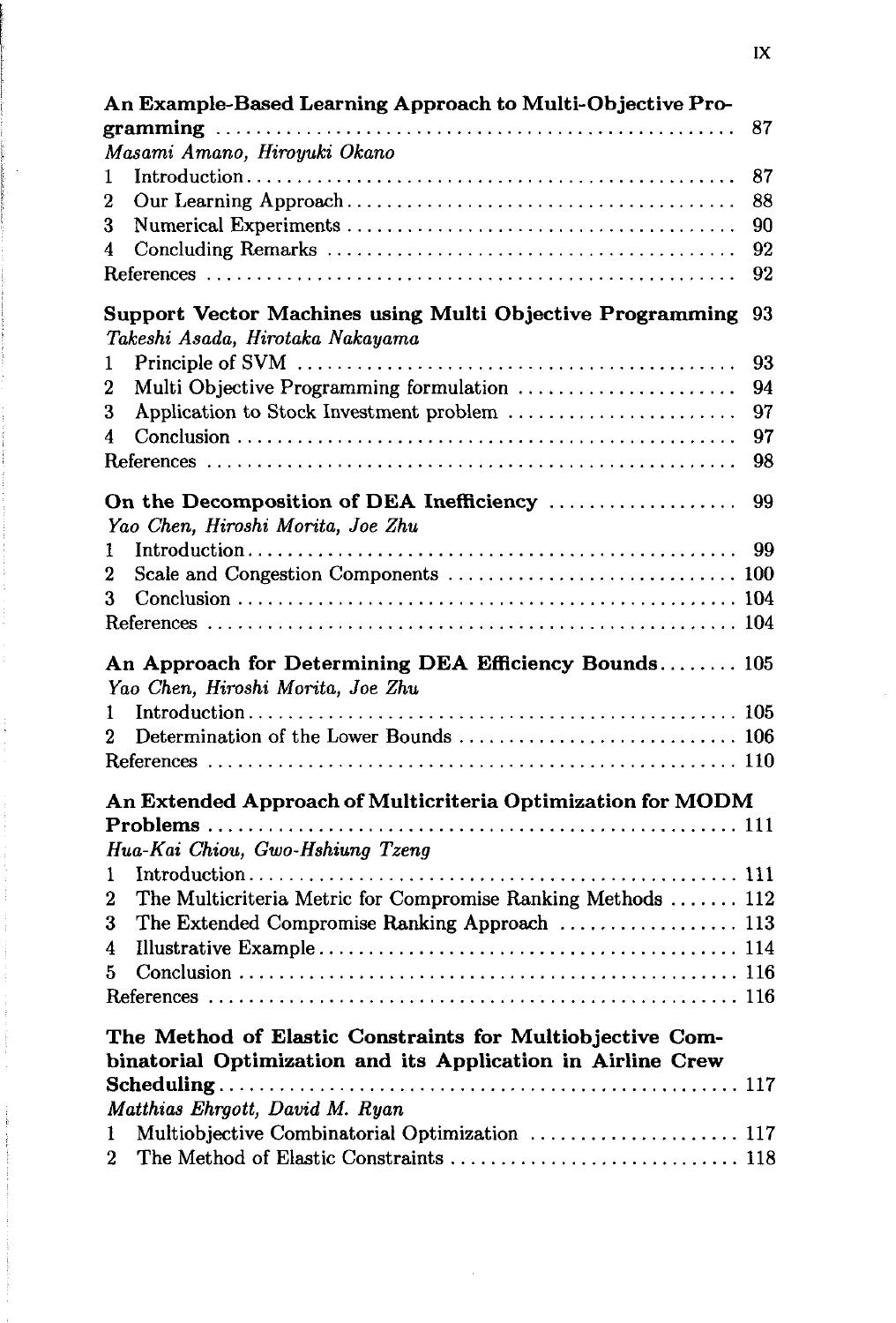| 3                | Bicriteria Airline Crew Scheduling: Cost and Robustness  119                                 |  |
|------------------|----------------------------------------------------------------------------------------------|--|
| 4                |                                                                                              |  |
| 5                |                                                                                              |  |
|                  |                                                                                              |  |
|                  | Some Evaluations Based on DEA with Interval Data  123<br>Tomoe Entani, Hideo Tanaka          |  |
| 1                |                                                                                              |  |
| $\overline{2}$   |                                                                                              |  |
| 3                | Approximations of Relative Efficiency Value with Interval Data  125                          |  |
| 4                |                                                                                              |  |
| 5                |                                                                                              |  |
|                  |                                                                                              |  |
|                  | Possibility and Necessity Measures in Dominance-based Rough                                  |  |
|                  |                                                                                              |  |
|                  | Salvatore Greco, Masahiro Inuiguchi, Roman Słowiński                                         |  |
| 1                |                                                                                              |  |
| 2                | Possibility and Necessity Measures  130                                                      |  |
| 3                | Approximations by Means of Fuzzy Dominance Relations  132                                    |  |
| 4                |                                                                                              |  |
|                  |                                                                                              |  |
|                  | Simplex Coding Genetic Algorithm for the Global Optimiza-                                    |  |
|                  |                                                                                              |  |
|                  | Abdel-Rahman Hedar, Masao Fukushima                                                          |  |
| 1                |                                                                                              |  |
| $\boldsymbol{2}$ |                                                                                              |  |
| 3<br>4           |                                                                                              |  |
|                  |                                                                                              |  |
|                  |                                                                                              |  |
|                  | On Minimax and Maximin Values in Multicriteria Games  141<br>Masakazu Higuchi, Tamaki Tanaka |  |
| 1                |                                                                                              |  |
| 2                | Multicriteria Two-person Zero-sum Game  141                                                  |  |
| 3                |                                                                                              |  |
|                  |                                                                                              |  |
|                  | Backtrack Beam Search for Multiobjective Scheduling Prob-                                    |  |
|                  | Naoya Honda                                                                                  |  |
| 1                |                                                                                              |  |
| $\overline{2}$   |                                                                                              |  |
| 3                |                                                                                              |  |
| 4                |                                                                                              |  |
|                  |                                                                                              |  |

## $\mathbf{x}$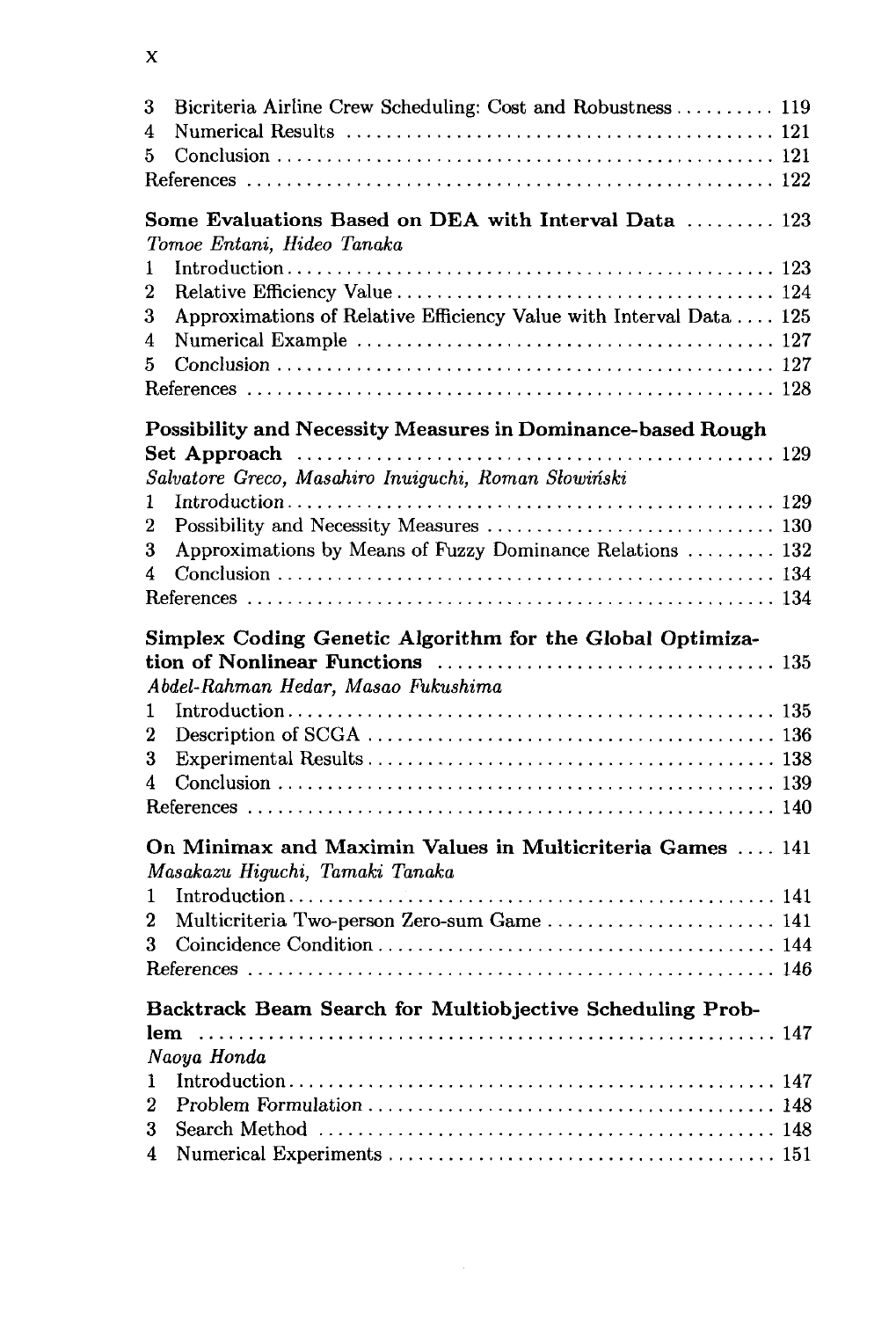| 5. |                                                                                                     |
|----|-----------------------------------------------------------------------------------------------------|
|    | Cones to Aid Decision Making in Multicriteria Programming. 153<br>Brian J. Hunt, Margaret M. Wiecek |
| 1  |                                                                                                     |
| 2  |                                                                                                     |
| 3  | Pointed and Non-Pointed Cones in Multicriteria Programming  154                                     |
| 4  | Decision Making with Polyhedral Cones  156                                                          |
| 5  |                                                                                                     |
| 6  |                                                                                                     |
|    |                                                                                                     |
|    | Efficiency in Solution Generation Based on Extreme Ray Gen-                                         |
|    | eration Method for Multiple Objective Linear Programming 159                                        |
|    | Masaaki Ida                                                                                         |
| 1  |                                                                                                     |
| 2  | Cone Representation and Efficiency Test  160                                                        |
| 3  | Efficient Solution Generation Algorithm  161                                                        |
| 4  |                                                                                                     |
| 5  |                                                                                                     |
|    |                                                                                                     |
|    | Robust Efficient Basis of Interval Multiple Criteria and Mul-                                       |
|    | tiple Constraint Level Linear Programming 165                                                       |
|    | Masaaki Ida                                                                                         |
| 1  |                                                                                                     |
| 2  | Multiple Criteria and Multiple Constraint Level Linear Programming 166                              |
| 3  |                                                                                                     |
| 4  |                                                                                                     |
| 5  |                                                                                                     |
|    |                                                                                                     |
|    | An Interactive Satisficing Method through the Variance Mini-                                        |
|    | mization Model for Fuzzy Random Multiobjective Linear Pro-                                          |
|    | Hideki Katagiri, Masatoshi Sakawa, Shuuji Ohsaki                                                    |
| 1  |                                                                                                     |
| 2  |                                                                                                     |
| 3  | Interactive Decision Making Using the Variance Minimization Model                                   |
|    | Based on a Possibility Measure  174                                                                 |
| 4  |                                                                                                     |
|    |                                                                                                     |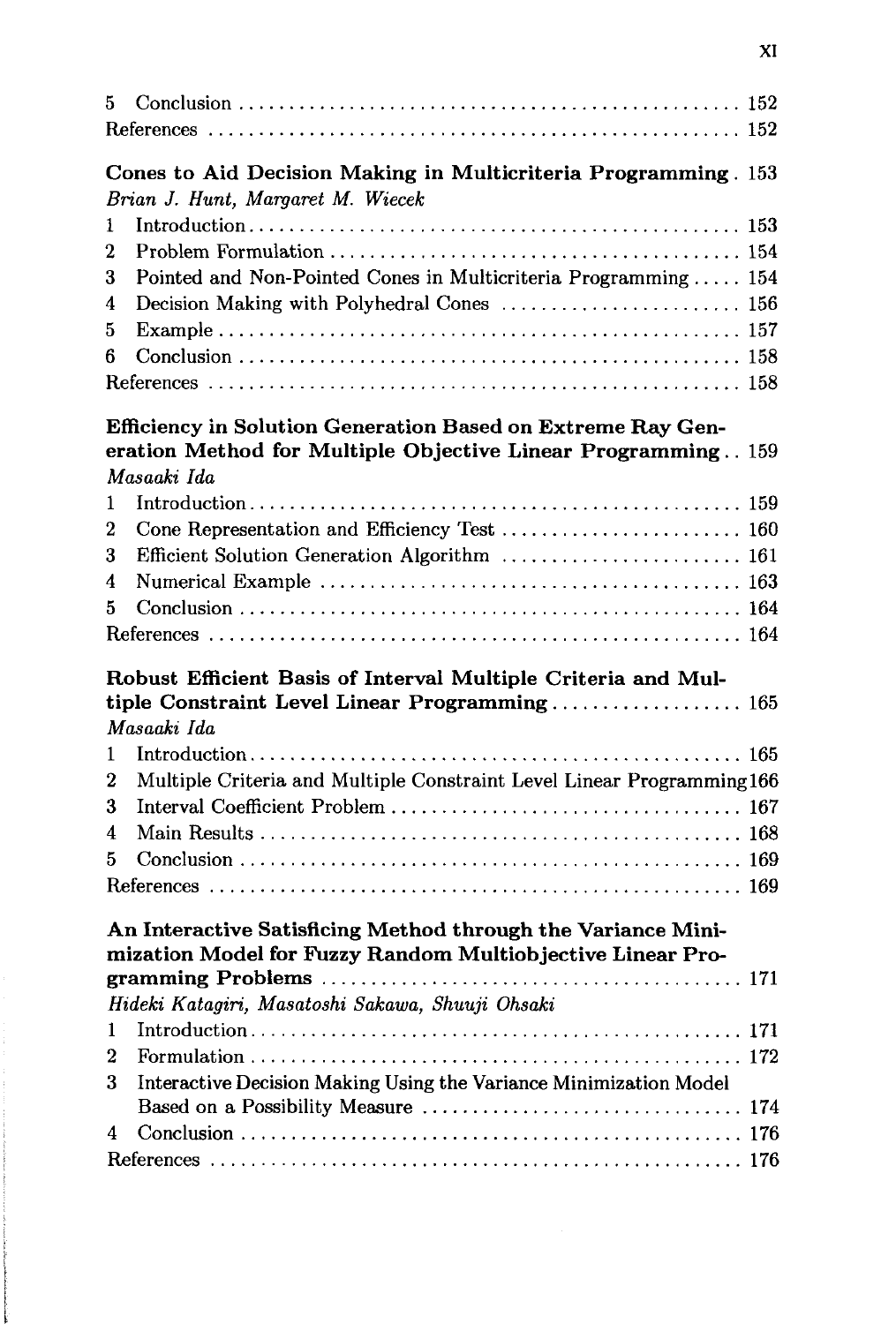|              | On Saddle Points of Multiobjective Functions  177                  |  |
|--------------|--------------------------------------------------------------------|--|
|              | Kenji Kimura, El Mostafa Kalmoun, Tamaki Tanaka                    |  |
| 1            |                                                                    |  |
| 2            |                                                                    |  |
| 3            | Existense Results of Cone Saddle Points  178                       |  |
|              |                                                                    |  |
|              | An Application of Fuzzy Multiobjective Programming to Fuzzy        |  |
|              |                                                                    |  |
|              | Hiroaki Kuwano                                                     |  |
| $\mathbf{1}$ |                                                                    |  |
| 2            |                                                                    |  |
| 3            |                                                                    |  |
| 4            |                                                                    |  |
| 5            |                                                                    |  |
|              |                                                                    |  |
|              | On Affine Vector Variational Inequality 191                        |  |
|              | Gue Myung Lee, Kwang Baik Lee                                      |  |
| 1            |                                                                    |  |
| 2            |                                                                    |  |
|              |                                                                    |  |
|              | Graphical Illustration of Pareto Optimal Solutions 197             |  |
|              | Kaisa Miettinen                                                    |  |
| 1            |                                                                    |  |
| 2            |                                                                    |  |
| 3            |                                                                    |  |
| 4            |                                                                    |  |
|              |                                                                    |  |
|              | An Efficiency Evaluation Model for Company System Orga-            |  |
|              |                                                                    |  |
|              | Takashi Namatame, Hiroaki Tanimoto, Toshikazu Yamaguchi            |  |
| 1            |                                                                    |  |
| 2            | Characteristics of the Company System Organization  203            |  |
| 3            |                                                                    |  |
| 4            |                                                                    |  |
| 5            |                                                                    |  |
|              |                                                                    |  |
|              | <b>Stackelberg Solutions to Two-Level Linear Programming Prob-</b> |  |
|              | lems with Random Variable Coefficients  209                        |  |
|              | Ichiro Nishizaki, Masatoshi Sakawa, Kosuke Kato, Hideki Katagiri   |  |
| 1.           |                                                                    |  |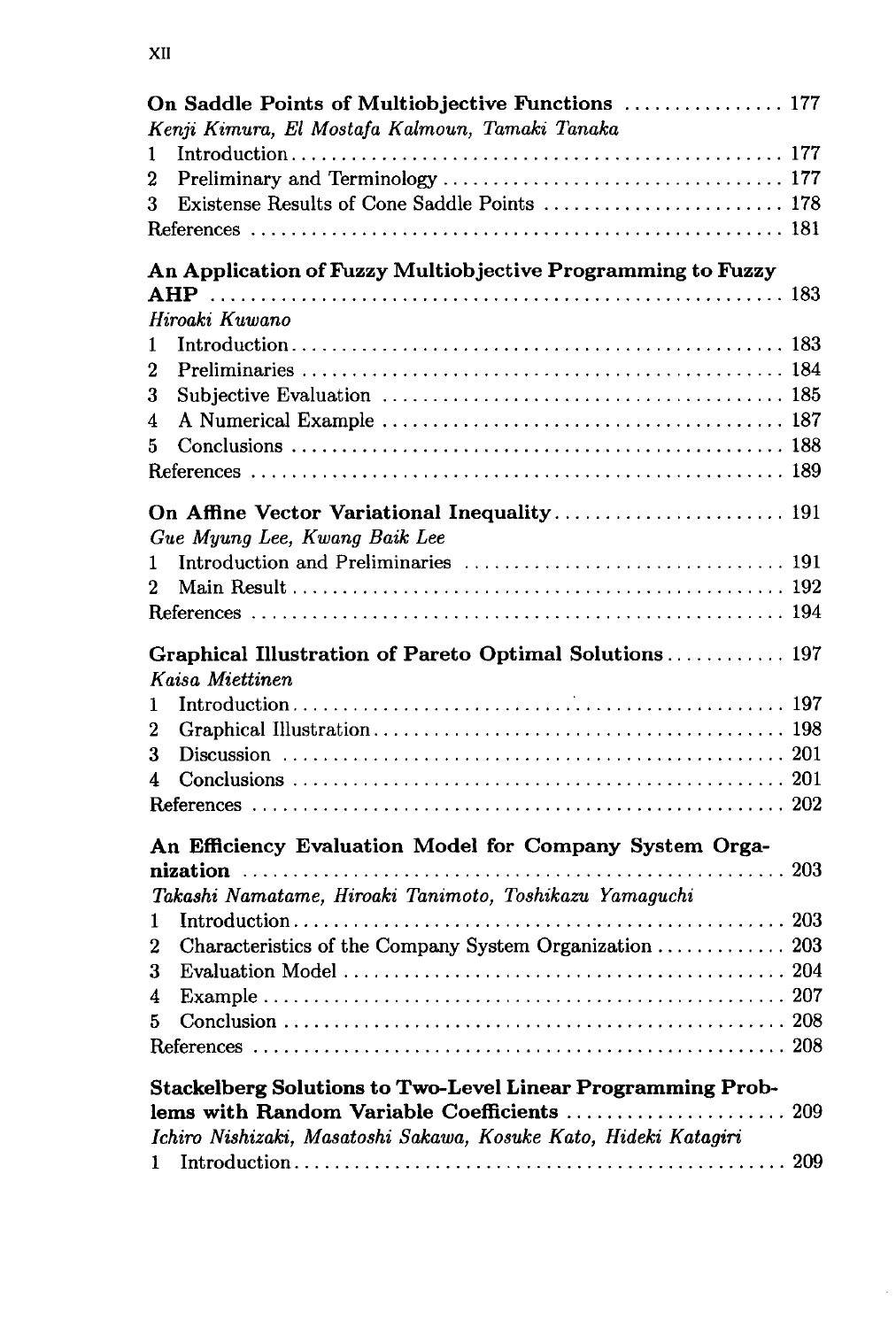| 2 | Two-level Linear Programming Problems with Random Variable      |  |
|---|-----------------------------------------------------------------|--|
|   |                                                                 |  |
| 3 |                                                                 |  |
|   |                                                                 |  |
|   | On Inherited Properties for Vector-Valued Multifunctions  215   |  |
|   | Shogo Nishizawa, Tamaki Tanaka, Pando Gr. Georgiev              |  |
| 1 |                                                                 |  |
| 2 |                                                                 |  |
| 3 | Inherited Properties of Semicontinuity  218                     |  |
| 4 |                                                                 |  |
|   |                                                                 |  |
|   | Multicriteria Expansion of a Competence Set Using Genetic       |  |
|   |                                                                 |  |
|   | Serafim Opricovic, Gwo-Hshiung Tzeng                            |  |
| 1 |                                                                 |  |
| 2 | Multicriteria Expansion of a Competence Set  222                |  |
| 3 | Multicriteria Genetic Algorithm  222                            |  |
| 4 |                                                                 |  |
| 5 |                                                                 |  |
|   |                                                                 |  |
|   |                                                                 |  |
|   | Comparing DEA and MCDM Method  227                              |  |
|   | Serafim Opricovic, Gwo-Hshiung Tzeng                            |  |
| 1 |                                                                 |  |
| 2 |                                                                 |  |
| 3 |                                                                 |  |
| 4 |                                                                 |  |
|   |                                                                 |  |
|   | Linear Coordination Method for Multi-Objective Problems  233    |  |
|   | Busaba Phruksaphanrat, Ario Ohsato                              |  |
| 1 |                                                                 |  |
| 2 |                                                                 |  |
| 3 | Efficient Linear Coordination Method Based on Convex Cone Con-  |  |
|   |                                                                 |  |
| 4 |                                                                 |  |
| 5 |                                                                 |  |
|   |                                                                 |  |
|   |                                                                 |  |
|   | Experimental Analysis for Rational Decision Making by As-       |  |
|   |                                                                 |  |
|   | Kouichi Taji, Junsuke Suzuki, Satoru Takahashi, Hiroyuki Tamura |  |
| 1 |                                                                 |  |
| 2 |                                                                 |  |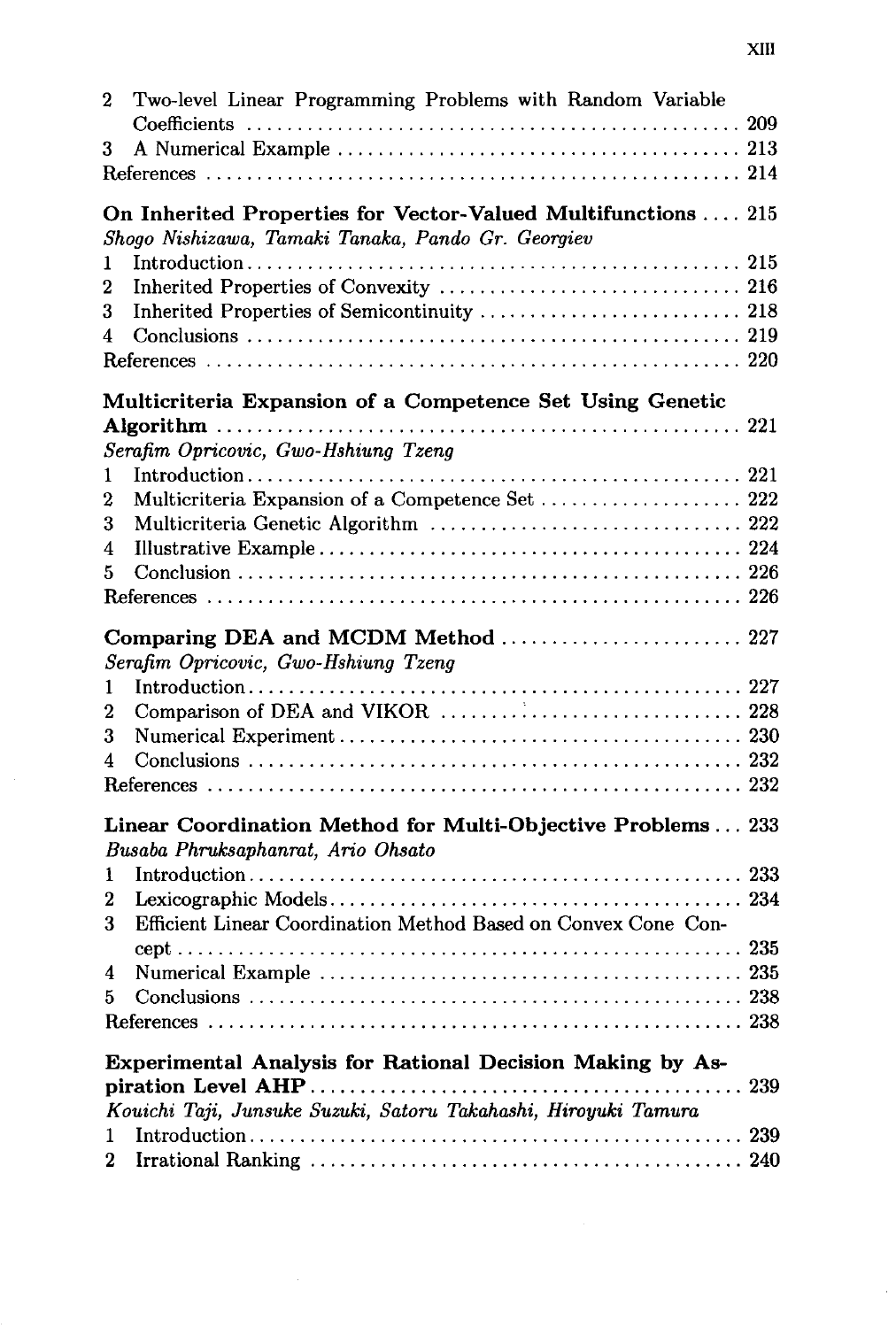| 3            |                                                              |  |
|--------------|--------------------------------------------------------------|--|
| 4            |                                                              |  |
| 5            |                                                              |  |
|              |                                                              |  |
|              |                                                              |  |
|              | Euchiro Takahagi                                             |  |
| 1            |                                                              |  |
| 2            | Fuzzy Measure Choquet Integral Model  245                    |  |
| 3            |                                                              |  |
| 4            | Choquet Integral Type DEA (Maximum Model)  246               |  |
| 5            | Choquet Integral Type DEA(Average Model) 247                 |  |
| 6            |                                                              |  |
| 7            |                                                              |  |
|              |                                                              |  |
|              |                                                              |  |
|              | Interactive Procedures in Hierarchical Dynamic Goal Pro-     |  |
|              |                                                              |  |
|              | T. Trzaskalik                                                |  |
| $\mathbf{1}$ | Discrete Multi-Objective Dynamic Programming Problem  251    |  |
| 2            |                                                              |  |
| 3            | Hierarchical Goal Programming Approach 253                   |  |
| 4            |                                                              |  |
|              |                                                              |  |
|              | Solution Concepts for Coalitional Games in Constructing Net- |  |
|              |                                                              |  |
|              | Masayo Tsurumi, Tetsuzo Tanino, Masahiro Inuiguchi           |  |
| 1            |                                                              |  |
| 2            |                                                              |  |
| 3            |                                                              |  |
| 4            |                                                              |  |
| 5            |                                                              |  |
|              |                                                              |  |
|              |                                                              |  |
|              | Multi-Objective Facility Location Problems in Competitive    |  |
|              |                                                              |  |
|              | Takeshi Uno, Hiroaki Ishii, Seiji Saito, Shigehiro Osumi     |  |
| 1            |                                                              |  |
| 2            | Medianoid Problem with Single Objective  264                 |  |
| 3            | Medianoid Problem with Multi-Objective  265                  |  |
| 4            | Algorithm for Competitive Facility Location Problems  266    |  |
| 5            |                                                              |  |
| 6            |                                                              |  |
|              |                                                              |  |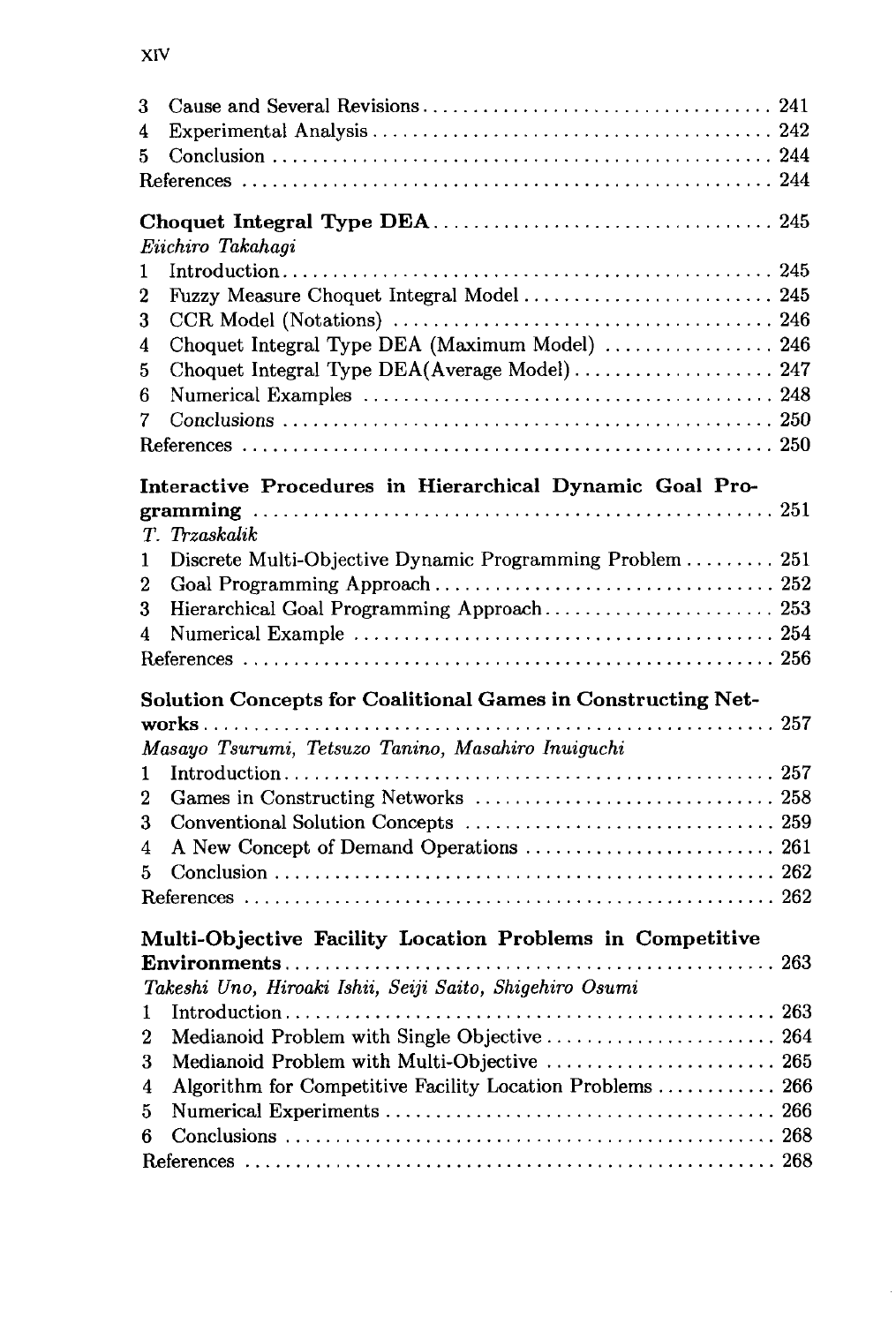| Solving Portfolio Problems Based on Meta-Controled Boltz-        |  |
|------------------------------------------------------------------|--|
|                                                                  |  |
| Junzo Watada, Teruyuki Watanabe                                  |  |
| 1                                                                |  |
| 2                                                                |  |
| Energy Functions for Meta-controlled Boltzmann Machine  270<br>3 |  |
| 4                                                                |  |
| 5                                                                |  |
|                                                                  |  |
| Tradeoff Directions and Dominance Sets 275                       |  |
| Petra Weidner                                                    |  |
| 1                                                                |  |
| 2                                                                |  |
| A Scalarization Using Widened Dominance Sets  278<br>3           |  |
| 4                                                                |  |
|                                                                  |  |
| A Soft Margin Algorithm Controlling Tolerance Directly  281      |  |
| Min Yoon, Hirotaka Nakayama, Yeboon Yun                          |  |
| 1                                                                |  |
| Error Bound for Soft Margin Algorithms 281<br>2                  |  |
| 3                                                                |  |
| 4                                                                |  |
|                                                                  |  |
| An Analysis of Expected Utility Based on Fuzzy Interval Data 289 |  |
| Shin-ichi Yoshikawa, Tetsuji Okuda                               |  |
| 1                                                                |  |
| Fuzzy Interval Data and Membership Functions 290<br>2            |  |
| Expected Utility Using Fuzzy Interval Data  290<br>3             |  |
| 4                                                                |  |
| 5                                                                |  |
| 6                                                                |  |
| 7                                                                |  |
| On Analyzing the Stability of Discrete Descriptor Systems via    |  |
|                                                                  |  |
| Qingling Zhang, James Lam, Liqian Zhang                          |  |
| 1                                                                |  |
| $\bf{2}$                                                         |  |
| 3                                                                |  |
|                                                                  |  |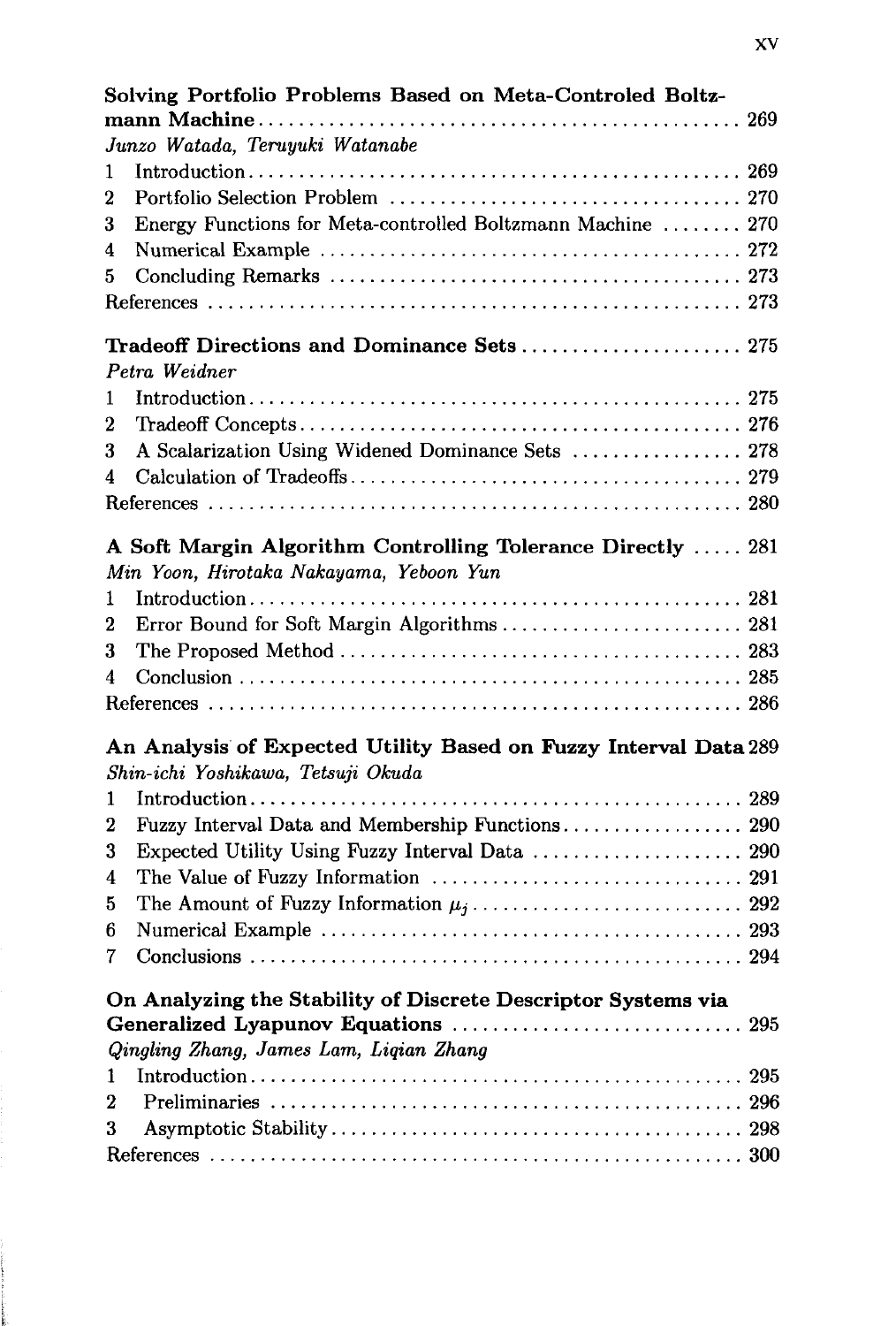| 1<br>2<br>3<br><b>PART III: General Papers - Applications</b> 307<br>Planning and Scheduling Staff Duties by Goal Programming 309<br>Sydney CK Chu, Christina SY Yuen<br>1<br>2<br>3<br>An Interactive Approach to Fuzzy-based Robust Design  317<br>Hideo Fujimoto, Yu Tao, Satoko Yamakawa<br>1<br>2<br>3<br>4<br>A Hybrid Genetic Algorithm for solving a capacity Constrained<br>Truckload Transportation with crashed customer  325<br>Sangheon Han, Yoshio Tabata<br>1<br>The Vehicle Routing Problem; The Case of Crashed Customers  326<br>2<br>A hybrid methodology for Vehicle Routing Problem  328<br>3<br>4<br>5<br>A Multi-Objective Programming Approach for Evaluating Agri-<br>Kiyotada Hayashi<br>1<br>Mathematical Programming Approach to Agri-Environmental Prob-<br>2<br>3<br>4 | Joe Zhu |  |
|------------------------------------------------------------------------------------------------------------------------------------------------------------------------------------------------------------------------------------------------------------------------------------------------------------------------------------------------------------------------------------------------------------------------------------------------------------------------------------------------------------------------------------------------------------------------------------------------------------------------------------------------------------------------------------------------------------------------------------------------------------------------------------------------------|---------|--|
|                                                                                                                                                                                                                                                                                                                                                                                                                                                                                                                                                                                                                                                                                                                                                                                                      |         |  |
|                                                                                                                                                                                                                                                                                                                                                                                                                                                                                                                                                                                                                                                                                                                                                                                                      |         |  |
|                                                                                                                                                                                                                                                                                                                                                                                                                                                                                                                                                                                                                                                                                                                                                                                                      |         |  |
|                                                                                                                                                                                                                                                                                                                                                                                                                                                                                                                                                                                                                                                                                                                                                                                                      |         |  |
|                                                                                                                                                                                                                                                                                                                                                                                                                                                                                                                                                                                                                                                                                                                                                                                                      |         |  |
|                                                                                                                                                                                                                                                                                                                                                                                                                                                                                                                                                                                                                                                                                                                                                                                                      |         |  |
|                                                                                                                                                                                                                                                                                                                                                                                                                                                                                                                                                                                                                                                                                                                                                                                                      |         |  |
|                                                                                                                                                                                                                                                                                                                                                                                                                                                                                                                                                                                                                                                                                                                                                                                                      |         |  |
|                                                                                                                                                                                                                                                                                                                                                                                                                                                                                                                                                                                                                                                                                                                                                                                                      |         |  |
|                                                                                                                                                                                                                                                                                                                                                                                                                                                                                                                                                                                                                                                                                                                                                                                                      |         |  |
|                                                                                                                                                                                                                                                                                                                                                                                                                                                                                                                                                                                                                                                                                                                                                                                                      |         |  |
|                                                                                                                                                                                                                                                                                                                                                                                                                                                                                                                                                                                                                                                                                                                                                                                                      |         |  |
|                                                                                                                                                                                                                                                                                                                                                                                                                                                                                                                                                                                                                                                                                                                                                                                                      |         |  |
|                                                                                                                                                                                                                                                                                                                                                                                                                                                                                                                                                                                                                                                                                                                                                                                                      |         |  |
|                                                                                                                                                                                                                                                                                                                                                                                                                                                                                                                                                                                                                                                                                                                                                                                                      |         |  |
|                                                                                                                                                                                                                                                                                                                                                                                                                                                                                                                                                                                                                                                                                                                                                                                                      |         |  |
|                                                                                                                                                                                                                                                                                                                                                                                                                                                                                                                                                                                                                                                                                                                                                                                                      |         |  |
|                                                                                                                                                                                                                                                                                                                                                                                                                                                                                                                                                                                                                                                                                                                                                                                                      |         |  |
|                                                                                                                                                                                                                                                                                                                                                                                                                                                                                                                                                                                                                                                                                                                                                                                                      |         |  |
|                                                                                                                                                                                                                                                                                                                                                                                                                                                                                                                                                                                                                                                                                                                                                                                                      |         |  |
|                                                                                                                                                                                                                                                                                                                                                                                                                                                                                                                                                                                                                                                                                                                                                                                                      |         |  |
|                                                                                                                                                                                                                                                                                                                                                                                                                                                                                                                                                                                                                                                                                                                                                                                                      |         |  |
|                                                                                                                                                                                                                                                                                                                                                                                                                                                                                                                                                                                                                                                                                                                                                                                                      |         |  |
|                                                                                                                                                                                                                                                                                                                                                                                                                                                                                                                                                                                                                                                                                                                                                                                                      |         |  |
|                                                                                                                                                                                                                                                                                                                                                                                                                                                                                                                                                                                                                                                                                                                                                                                                      |         |  |
|                                                                                                                                                                                                                                                                                                                                                                                                                                                                                                                                                                                                                                                                                                                                                                                                      |         |  |
|                                                                                                                                                                                                                                                                                                                                                                                                                                                                                                                                                                                                                                                                                                                                                                                                      |         |  |
|                                                                                                                                                                                                                                                                                                                                                                                                                                                                                                                                                                                                                                                                                                                                                                                                      |         |  |
|                                                                                                                                                                                                                                                                                                                                                                                                                                                                                                                                                                                                                                                                                                                                                                                                      |         |  |
|                                                                                                                                                                                                                                                                                                                                                                                                                                                                                                                                                                                                                                                                                                                                                                                                      |         |  |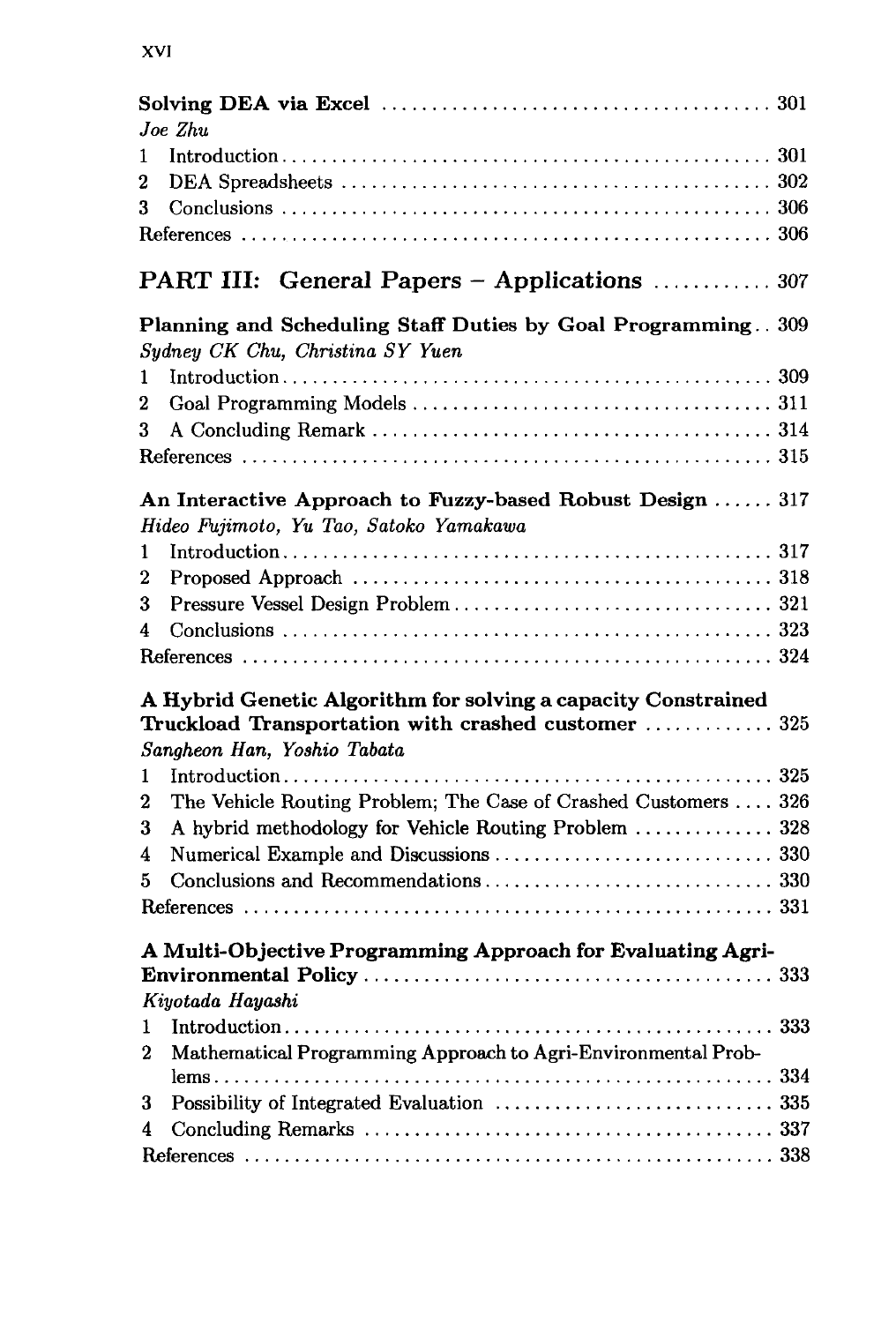|                  | Improve the Shipping Performance of Build-to-ORder (BTO)<br>Product in Semiconductor Wafer Manufacturing 339         |
|------------------|----------------------------------------------------------------------------------------------------------------------|
|                  | Shao-Chung Hsu, Chen-Yuan Peng, Chia-Hung Wu                                                                         |
| 1                |                                                                                                                      |
| $\boldsymbol{2}$ |                                                                                                                      |
| 3                |                                                                                                                      |
| 4                |                                                                                                                      |
| 5                |                                                                                                                      |
|                  |                                                                                                                      |
|                  |                                                                                                                      |
|                  | Competence Set Expansion for Obtaining Scheduling Plans in<br>Intelligent Transportation Security Systems  347       |
|                  | Yi-Chung Hu, Yu-Jing Chiu, Chin-Mi Chen, Gwo-Hshiung Tzeng                                                           |
| 1                |                                                                                                                      |
| 2                |                                                                                                                      |
| 3                |                                                                                                                      |
| 4                |                                                                                                                      |
| 5                |                                                                                                                      |
| 6                |                                                                                                                      |
|                  |                                                                                                                      |
|                  |                                                                                                                      |
|                  | DEA for Evaluating the Current-period and Cross-period Ef-<br>ficiency of Taiwan's Upgraded Technical Institutes 353 |
|                  | Li-Chen Liu, Chuan Lee, Gwo-Hshiung Tzeng                                                                            |
| 1                |                                                                                                                      |
| $\mathbf 2$      | The Selection of School Objects and Variables for Performance Eval-                                                  |
|                  |                                                                                                                      |
| 3                |                                                                                                                      |
| 4                | Emperical Study: Taiwan's 38 Upgraded Technical Institutes  357                                                      |
| 5                |                                                                                                                      |
|                  |                                                                                                                      |
|                  | Using DEA of REM and EAM for Efficiency Assessment of<br>Technology Institutes Upgraded from Junior Colleges: The    |
|                  |                                                                                                                      |
|                  | Li-Chen Liu, Chuan Lee, Gwo-Hshiung Tzeng                                                                            |
| 1                |                                                                                                                      |
| 2                | Selection of Variables and Samples for Efficiency Assessment  362                                                    |
| 3                |                                                                                                                      |
| 4                | Analysis and Conclusion for the Results of Case Study 365                                                            |
| 5                |                                                                                                                      |
|                  |                                                                                                                      |

J.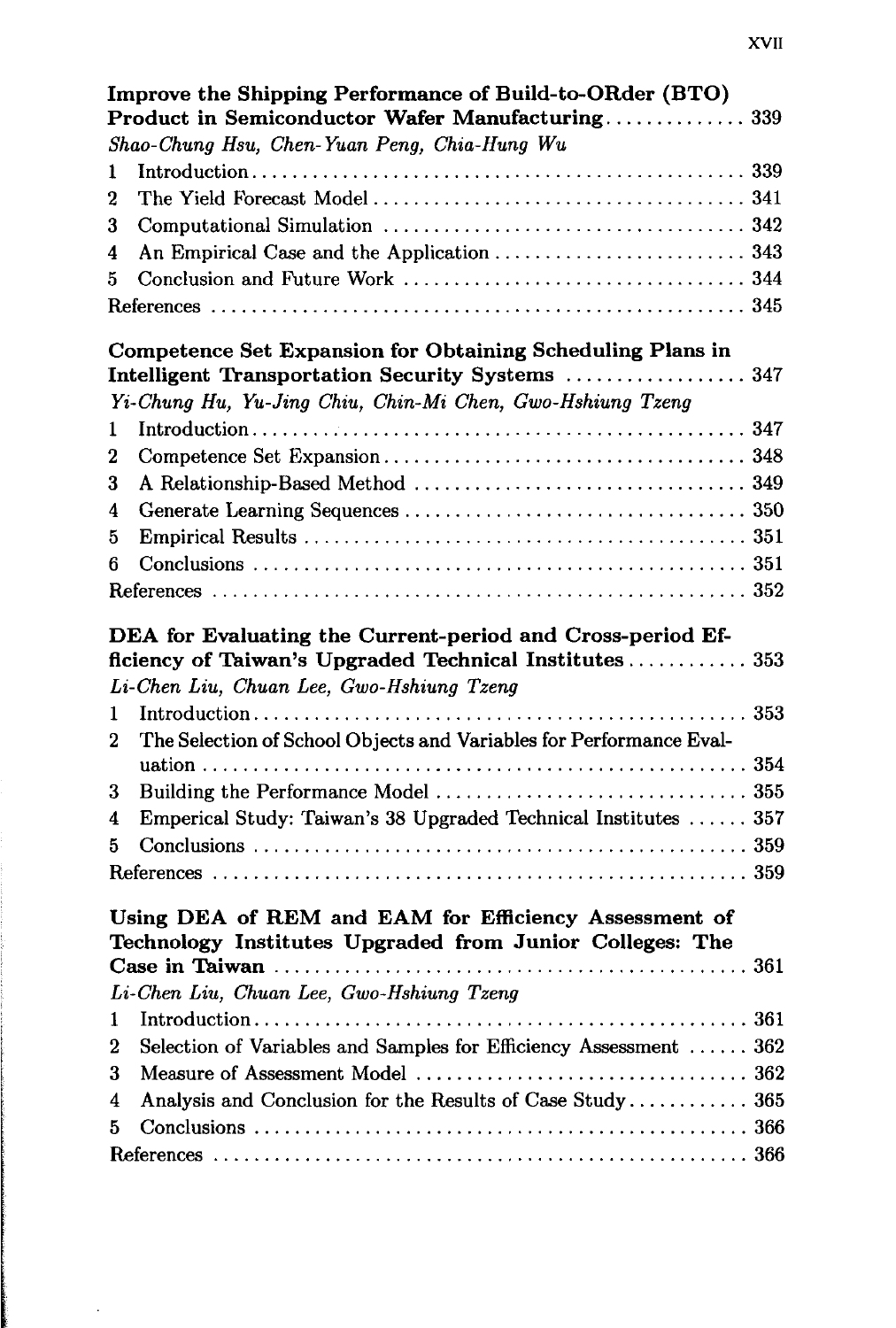## **XVIII**

 $\hat{\mathcal{A}}$ 

|                | The Comprehensive Financial Risk Management in a Bank -<br>Stochastic Goal Programming Optimization  367 |  |
|----------------|----------------------------------------------------------------------------------------------------------|--|
|                | Jerzy Michnik                                                                                            |  |
| 1              |                                                                                                          |  |
| $\overline{2}$ |                                                                                                          |  |
| 3              | The Exemplary Model and Computational Tests  371                                                         |  |
| 4              |                                                                                                          |  |
|                |                                                                                                          |  |
|                | The Effectiveness of the Balanced Scorecard Framework for                                                |  |
|                |                                                                                                          |  |
|                | Jamshed J. Mistry, B. K. Pathak                                                                          |  |
| 1              |                                                                                                          |  |
| 2              |                                                                                                          |  |
| 3              |                                                                                                          |  |
| 4              |                                                                                                          |  |
|                |                                                                                                          |  |
|                | A Study of Variance of Locational Price in a Deregulated Gen-                                            |  |
|                |                                                                                                          |  |
|                | Jin-Tang Peng, Chen-Fu Chien                                                                             |  |
| 1              |                                                                                                          |  |
| 2              |                                                                                                          |  |
| 3              |                                                                                                          |  |
| 4              |                                                                                                          |  |
|                |                                                                                                          |  |
|                | Pseudo-Criterion Approaches to Evaluating Alternatives in                                                |  |
|                |                                                                                                          |  |
|                | Santha Chenayah Ramu, Eiji Takeda                                                                        |  |
| 1              |                                                                                                          |  |
| 2              | Ternary Comparison Method (TCM)  390                                                                     |  |
| 3              | Pseudo-Criterion Approaches to Mangrove Forests Management  390                                          |  |
|                |                                                                                                          |  |
| 4              |                                                                                                          |  |
|                |                                                                                                          |  |
|                | Energy-Environment-Cost Tradeoffs in Planning Energy Sys-                                                |  |
|                |                                                                                                          |  |
|                | Hideharu Sugihara, Kiichiro Tsuji                                                                        |  |
| 1              |                                                                                                          |  |
| 2              |                                                                                                          |  |
| 3              | Formulation of Multi-objective Optimization Model  397                                                   |  |
| 4              |                                                                                                          |  |
| 5              |                                                                                                          |  |
|                |                                                                                                          |  |